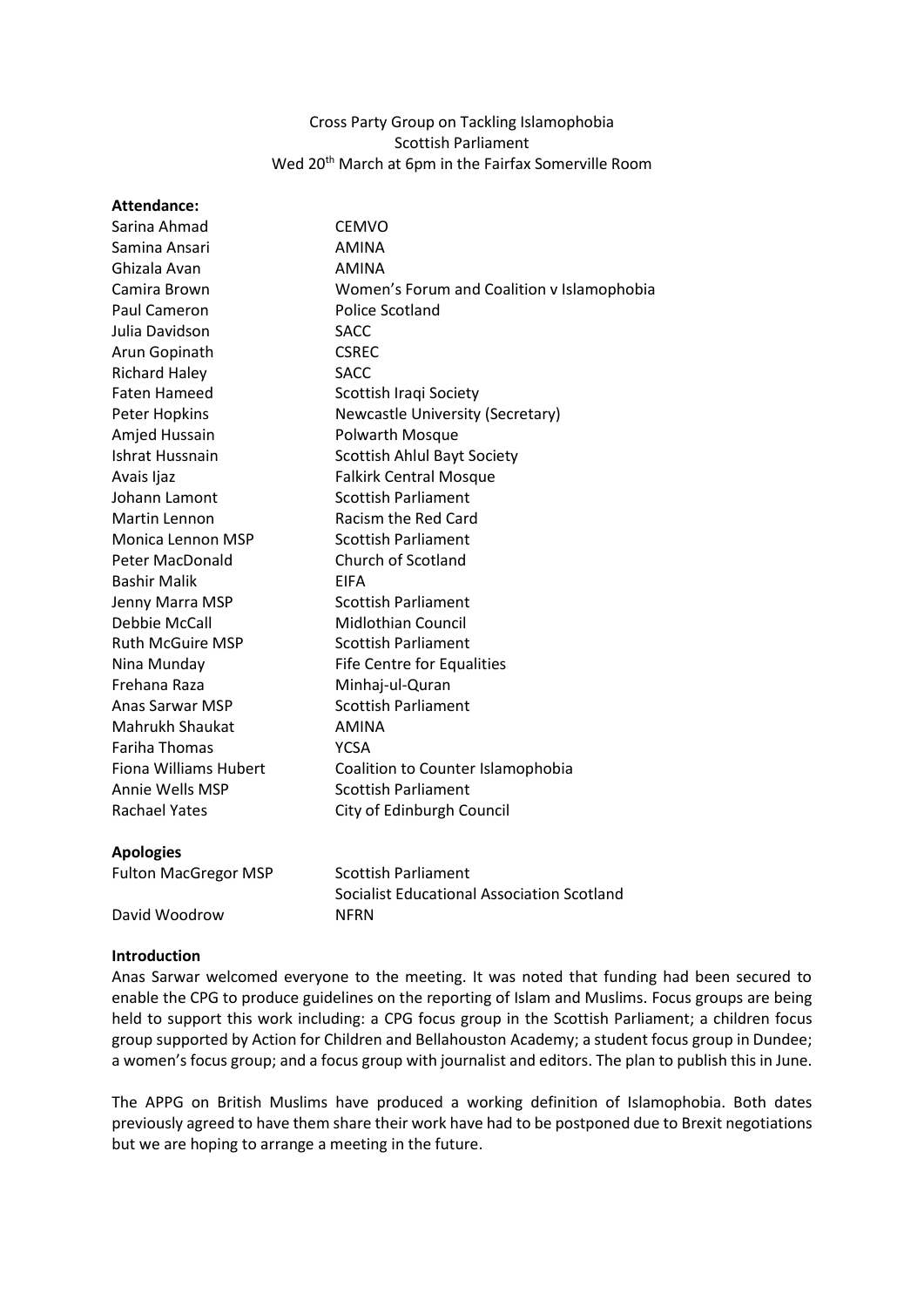Deepest condolesences were expressed to the families who lost loved ones in Christchurch as well as to the many others who are suffering because of this incident. It was noted how important it is to feel safe, particularly in a place of worship. The Place of Worship Security Fund does not exist in Scotland and the importance of raising such a fund in Scotland has been raised in the Scottish Parliament. One minute of silence was held to reflect on those suffering following the Christchurch incident.

Anas Sarwar introduced AMINA emphasising the gendered nature of Islamophobia.

## **AMINA presentation**

Samina Ansari discussed the important work of AMINA and the context of a sharp upsurge in online hate. It was noted that Muslim women who wear a veil are disproportionately victimised. Political events increase the likelihood of Muslims being targeted. There are countless stories about Muslim women being abused, beaten, denied service, spat at and mistreated in diverse ways. Many fear using public transport. There is already gendered inequality but Muslim women are further marginalised due to the intersections of religion and race with gender. There is a serious under-reporting of hate crime yet hate crime has increased significantly. Concerns were expressed about the dehumanisation of Muslim women through political rhetoric and the platforms given to far right organisations and groups through the media.

Ghizala Avan discussed a small survey undertaken by AMINA with Muslim women. 101 completed the survey and 74% of these said that they had experienced a hate crime. These took palce on the street or local neighbourhood (57%), the workplace (23%) or on public transport (21%). 78% involved shouting and swearing, 34% felt intimated and 6 women had their headscarf pulled off, were spat at, physically abused or had their car vandalised. 90% said that no one intervened to help them and 65% did not report the incident to the Police or to a third party reporting service.

It is hoped that Scottish Government will invest more funding into challenging all forms of hate crime including homophobia, anti-semitism and other forms of discmination. Personal testimonies were shared from Muslim women about their experiences of everyday

Islamophobia and racism. A video was shared with those attending: <https://www.youtube.com/watch?v=5DWxirkKdtI>

Balraj Watson noted that everyday racism and Islamophobia manifests in many different ways. Also very insidious when it comes to employment practices. Problematic stereotyping is a big issue including in the public sector. A very high number of incident are not reported. Almost half said they had experiences racism when applying for work. 45% had experienced bullying due to being a BME staff member. Through the whole employment journey from applying, to be interviewed, through to experiences of employment included incidents of discrimination. Training and development needs are an issue in terms of how managers handle reports of incidents.

AMINA exists to help women challenge misconceptions and links many of its programmes to issues happening in the world today. Examples include: training for trainers for women who work in the community; schools projects working with 10-14 year olds around presenting confidently to others; a toolkit for those who work with young people [\(https://mwrc.org.uk/wp](https://mwrc.org.uk/wp-content/uploads/2018/12/Teachers-Toolkit.pdf)[content/uploads/2018/12/Teachers-Toolkit.pdf\)](https://mwrc.org.uk/wp-content/uploads/2018/12/Teachers-Toolkit.pdf); and a project that work to empower Muslim women to speak out.

The video 'Lets Talk: Reporting Crime' was shared [https://www.youtube.com/watch?v=2uNZIK7n\\_uA](https://www.youtube.com/watch?v=2uNZIK7n_uA)

Anas thanked AMINA for their contribution as well as the MSPs who have attended the meeting.